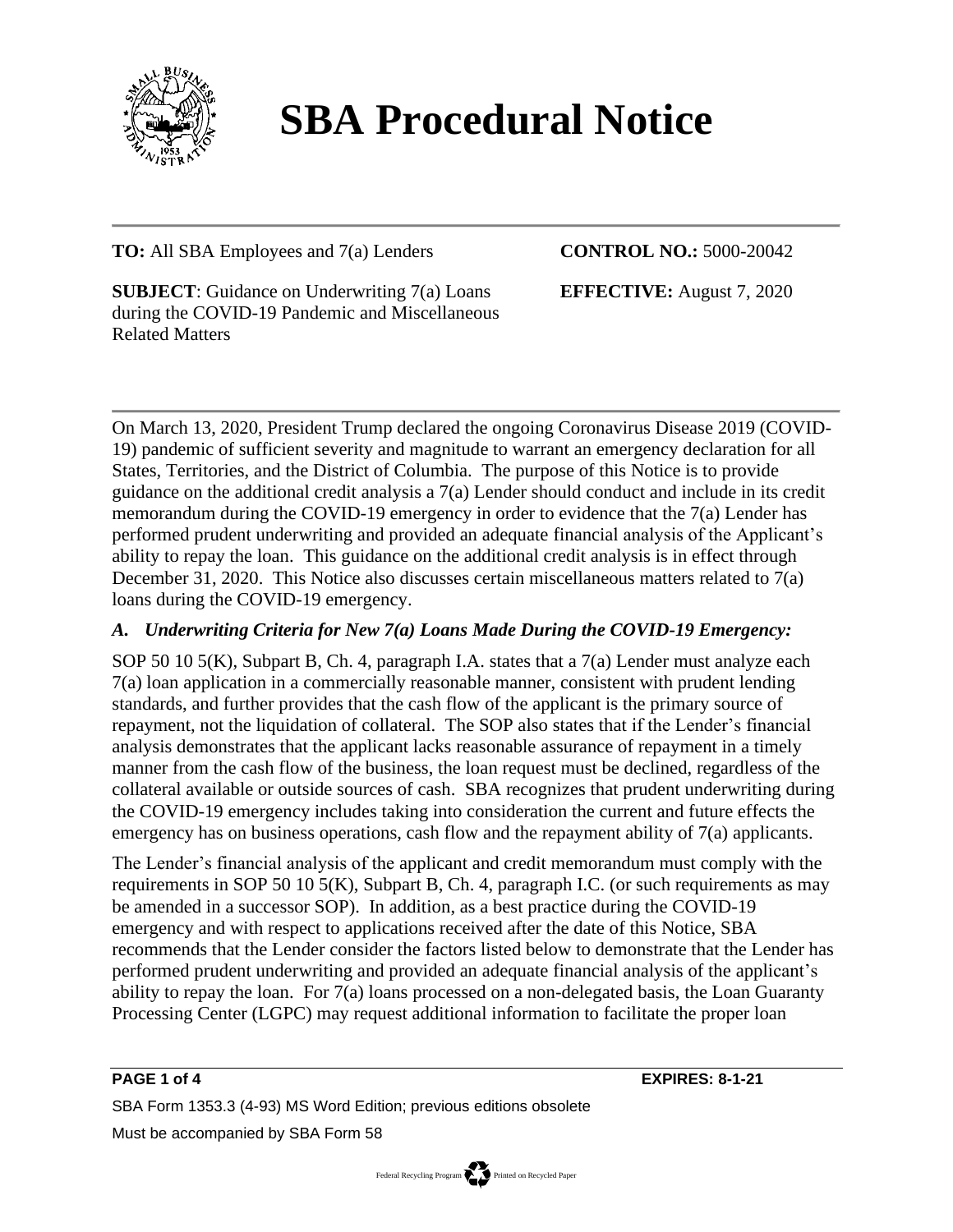decision if sufficient information is not provided when the application is submitted. These additional factors include but are not limited to:

- (1) Does the applicant have any other loan(s) (PPP, EIDL, or other stimulus financing, etc.) that have repayment or contingent repayment requirements that could impact cash flow? If yes:
	- a. What is the loan's status (on deferment, past due, for PPP loans forgiveness application in process etc.)?
	- b. What is the cash flow during and after any payment deferment period?
	- c. What will the cash flow be if the loan is fully, partially or not forgiven?
	- d. What lien position will the new 7(a) loan have?
- (2) Based on the sector and industry in which the applicant operates, how is the industry and the business impacted by the COVID-19 emergency? Have the applicant's business revenue and staffing levels have been impacted, and has the applicant provided a plan to return to normal operations? Does the business have a contingency plan for revenues and operations for a minimum of the next 18 months (i.e. changes in products and/or service)?
- (3) How have any restrictions such as "stay-at-home orders", social distancing, travel, traffic flow, and trade limitations impacted the applicant's cost projections, clientele or access to supplies, inventory and/or equipment?
- (4) What are the other impacts to the business' operational cost(s) such as providing protective gear, cleaning materials and essential costs to ensure the safety of customers and employees?
- (5) Is the historical financial information reliable based on current market conditions? Consider using month to month financial proforma with break-even analysis based on current market conditions (i.e. unemployment rates, decreased household disposable income).
- (6) How concentrated or diversified is the customer base? How reliant is the applicant on sales to or receivables from customers in those concentrations?
- (7) How concentrated or diversified is the applicant's vendor/supplier pool, and which, if any, vendors/suppliers have decreased ability to support the business?
- (8) Discussion of the impact current market conditions have on collateral adequacy.
- (9) For Change of Ownership loans, given current market conditions, does the applicant have adequate industry experience to operate the business? (see *Business Valuation below*). Does the seller have any other loan(s) (PPP, EIDL, or other stimulus financing, etc.) that have repayment or contingent repayment requirements that could impact cash flow? If yes, the Lender must address the issues in 1. (a)-(d) above and follow any requirements applicable to the other loan program(s).
- (10) For any loans where 50% or more of the loan proceeds will be used for working capital, the Lender should specifically address in its credit memorandum why this

**PAGE 2 of 4 EXPIRES: 8-1-21**

SBA Form 1353.3 (4-93) MS Word Edition; previous editions obsolete Must be accompanied by SBA Form 58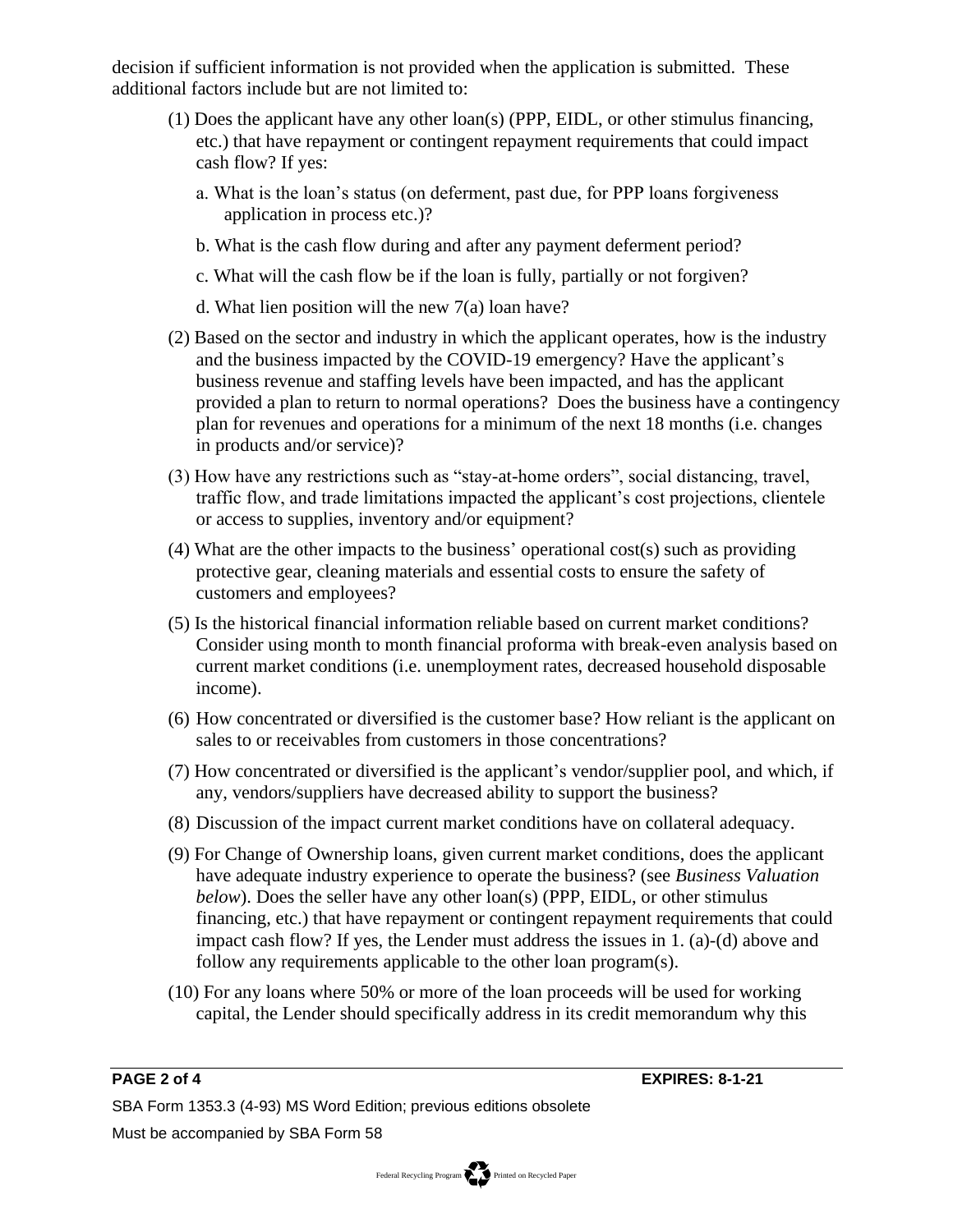level of working capital is necessary and appropriate for the subject business in light of the COVID-19 emergency.

## *B. SBA Express COVID-19 Reminders:*

As set forth in SBA Information Notice 5000-20025, Temporary Increase to SBA Express Maximum Loan Amount and Permanent Changes to Fee Relief for SBA Express Loans to Veteran-Owned Small Businesses in the CARES Act, the SBA Express maximum loan amount has been increased to \$1,000,000 through December 31, 2020. The maximum SBA Express loan amount will revert back to \$350,000 effective January 1, 2021.

SOP 50 10 5(K), Subpart A, Ch. 1, Paragraph IV.D. provides that to the maximum extent practicable, SBA Express Lenders may use their own forms, internal credit memoranda, notes, collateral documents, and servicing and liquidation documentation. In using their documents and procedures, Lenders must follow their established and proven internal procedures used for their similarly sized non-SBA guaranteed commercial loans. Therefore, in making an SBA Express Loan up to \$1,000,000, SBA expects the Lender to follow the same established and proven internal procedures that it uses for its similarly sized non-SBA guaranteed loans up to \$1,000,000. The SBA Office of Credit Risk Management may at any time review the Lender's commercial loan policy for compliance.

SBA Express Lenders are also reminded that for each new 7(a) loan made through September 27, 2020, Lenders may not consider the availability of section 1112 payments in establishing the repayment schedule or the loan term of the SBA Express loan. The repayment schedule and the loan term must be established in accordance with SBA Loan Program Requirements as if no section 1112 payments would be made. (See, [SBA Procedural Notice 5000-20029,](https://sba123.sharepoint.com/sites/sbaglobal/notices/SBA%20Procedural%20Notices/Forms/Notices.aspx?id=%2Fsites%2Fsbaglobal%2Fnotices%2FSBA%20Procedural%20Notices%2F5000%2D20029%2Epdf&parent=%2Fsites%2Fsbaglobal%2Fnotices%2FSBA%20Procedural%20Notices) Guidance on Establishing Maturities of New 7(a) Loans Eligible to Receive Payments under Section 1112 of the CARES Act.)

SBA Express Lenders are further reminded that SOP 50 10 5(K), Subpart B, Ch. 6, Paragraph II.E. provides that Lenders may not use their delegated authority to approve a loan after submitting a loan on a non-delegated basis to the LGPC where they receive a screen out or a decline. There are no exceptions to this prohibition for SBA Express loans over \$350,000.

## *C. Guidance Regarding Obtaining Required Documents to Close and Disburse 7(a) Loans:*

SBA is aware that, due to the COVID-19 emergency, some 7(a) Lenders are currently experiencing delays in obtaining certain documents required for loan closings and disbursement such as IRS transcripts, appraisals, and valuations. SBA is providing the following guidance regarding these items:

*(1) IRS 4506-T Tax Verification***:** On April 8, 2020, SBA issued Procedural Notice 5000- 20016, Changes to 4506-T Tax Transcript Verification Procedures during the COVID-19 Emergency. That Notice provided certain temporary procedures for tax verification that are effective until further notice.

*(2) Verification of USCIS Status:* As set forth in SOP 50 10 5(K), Subpart B, Ch. 2, Para. III.C.6., 7(a) Lenders must receive verification of the status of each alien required to submit USCIS documents prior to submission of the application to SBA or, for delegated processing, prior to submission of the request for loan number. The 7(a) Lender must document the findings in the loan file. If the 7(a) Lender is unable to obtain the required verification, the

**PAGE 3 of 4 EXPIRES: 8-1-21**

SBA Form 1353.3 (4-93) MS Word Edition; previous editions obsolete

Must be accompanied by SBA Form 58